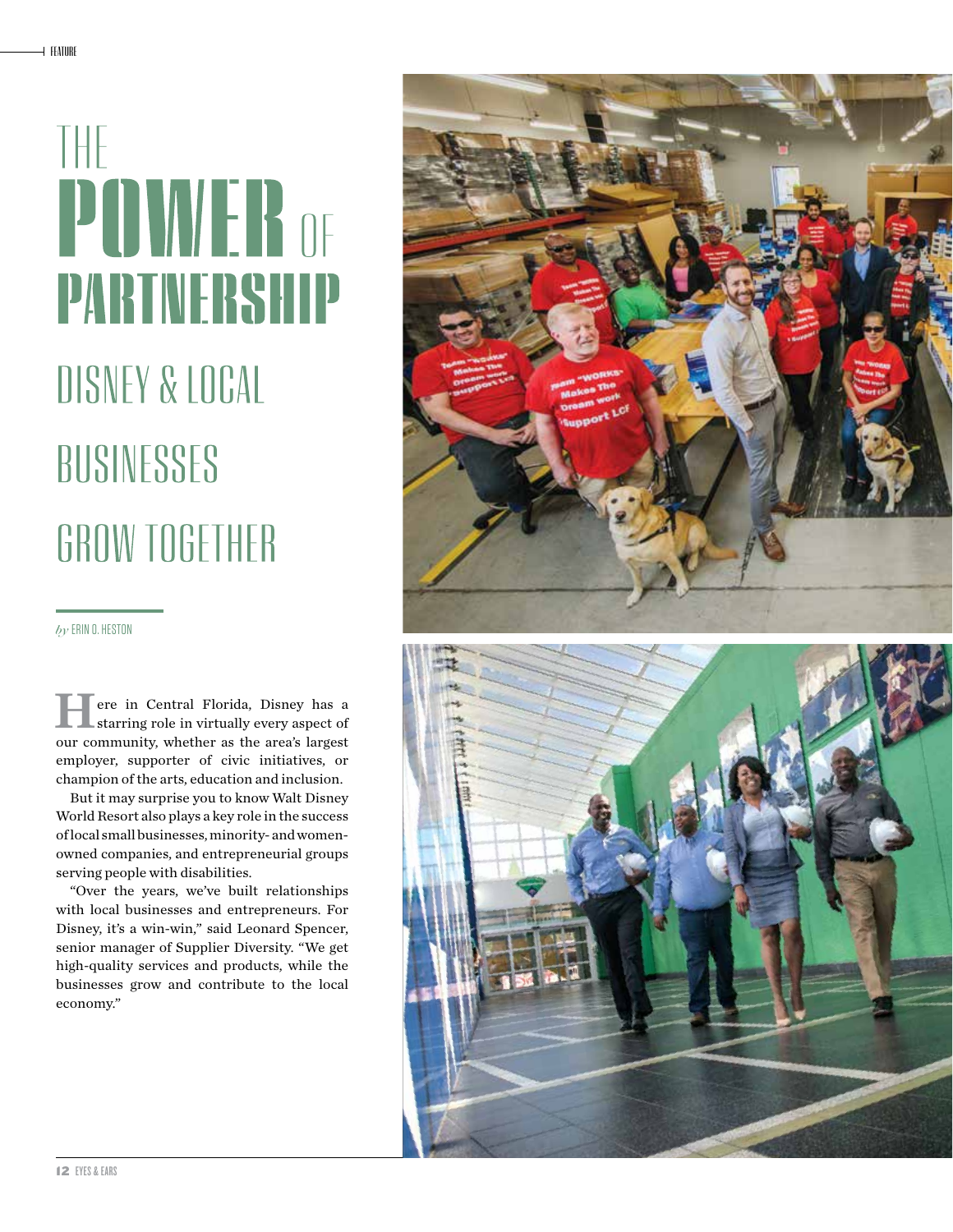

*"FOR OUR TEAM, THIS WORK MEANS INDEPENDENCE, PRIDE, A LIFE OF PURPOSE AND FINANCIAL SELF-SUSTAINABILITY."*

*–* Kyle Johnson *Lighthouse Central Florida*